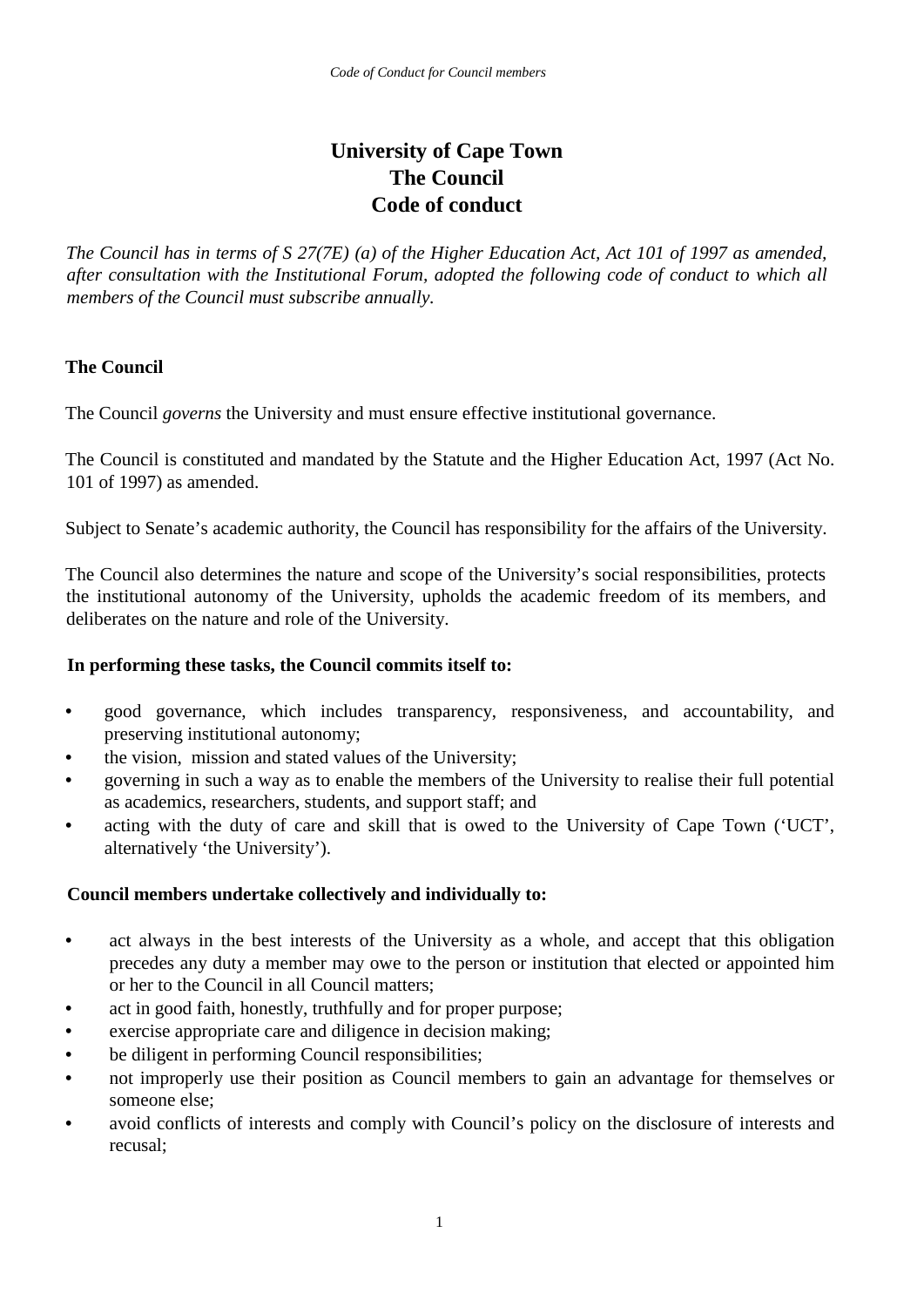- maintain the confidentiality of Council deliberations, and of all proprietary, strategic and sensitive or valuable information of the University entrusted to them, except when disclosure is authorised or legally mandated; and
- preserve the dignity and respect of Council and respect and abide by its decisions.

## **All Council members should, to the best of their ability and knowledge:**

- spend as much time as is required to perform their duties (this will normally mean devoting time over and above that required for attending Council meetings);
- attend and contribute to Council meetings, and meetings of committees of the Council on which they may serve;
- critically read all agenda documents before each meeting;
- critically review all proposals to the Council;
- maintain the confidentiality of confidential matters;
- act in a financially responsible manner;
- ensure their compliance with all matters prescribed by law; and
- commit themselves to this Code both in dealing with Council business and other Council members and also in dealing with the UCT community and persons interested in UCT's work.

### **Statements by Council members and social media**

- This section of the Code is intended to assist Council members to make informed and appropriate decisions regarding the use of social media platforms such as blogs, wikis, social networking websites, podcasts, forums, message boards or comments on web-articles such as Twitter, Facebook, Facebook Messenger, WhatsApp, YouTube, Instagram and LinkedIn, and includes multi-media and business oriented social networking websites and all other internet usage. The absence of explicit reference to specific social media does not limit the extent of the application of this Code.
- Council acknowledges that social media is a powerful communication tool that has significant impact on institutional and professional reputations. Given that it may blur the line between personal and institutional voice, Council deems it necessary and appropriate to provide a guideline on how best to enhance and protect institutional and personal reputation when participating on social media platforms.
- Council trusts and reasonably expects Council members to exercise personal responsibility whenever they use social media platforms, which includes not violating the provisions of this Code or the trust of those with whom they are engaging.
- Council members are responsible for ensuring that their online activities do not interfere with the reputation of UCT or their ability to fulfil their obligations to Council.
- Since reputations are built on trust, Council members are urged to disclose their identity and affiliation to Council whenever discussing Council or UCT-related topics via social media channels, whilst safeguarding their rights of freedom of expression.
- Council members should be aware of their relationship to Council in all social media statements, communications and disclosures.
- In the interests of transparency and honesty, Council members are encouraged to use their real names in social media communications, and in cases where they have disclosed their relationship to Council and UCT, the use of pseudonyms and aliases is discouraged.
- If a Council member comments on, or shares an opinion regarding Council or UCT matters on social media platforms, this shall be accompanied by a disclaimer acknowledging their relationship to Council and stating that they speak, opine or comment in their personal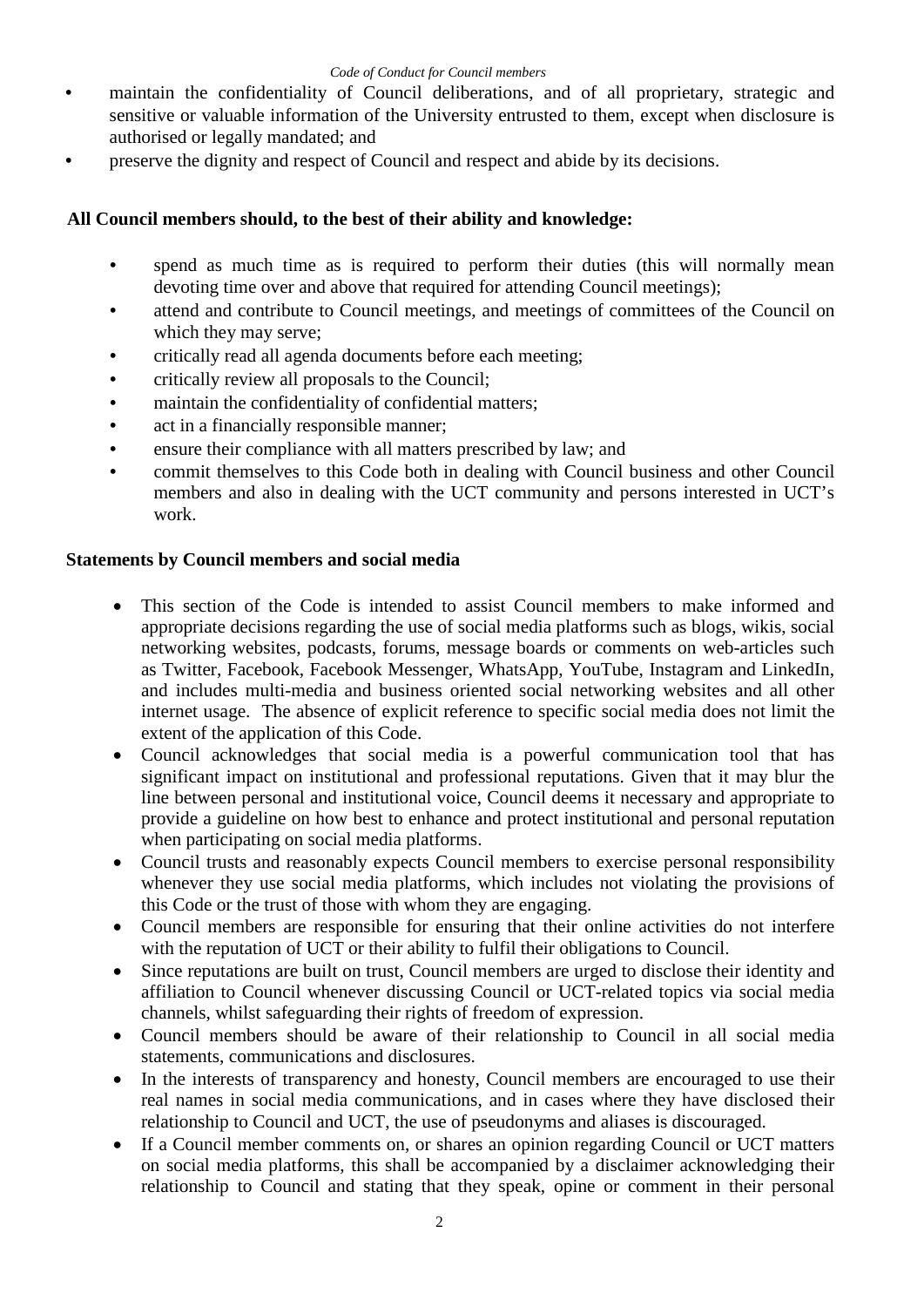#### *Code of Conduct for Council members*

capacity; are not authorised to speak on behalf of Council and do not do so; and that their personal opinion does not necessarily reflect the opinion of Council.

- Council members should be respectful of every individual's right to express their opinions, whether those opinions are complimentary or critical of Council and UCT.
- Council members are encouraged to represent the core values of Council whenever they make social media disclosures about Council- and UCT related topics.
- Council members should strive to add value to online conversations by advancing the dialogue in a constructive, meaningful way.
- Hate speech, harassment, threats, intimidation, ethnic slurs, personal insults, obscenity, sexist, racial or religious intolerance and any other form of behaviour that is prohibited in the UCT workplace is also prohibited on social media platforms.
- Council members who choose to make social media comments and disclosures about topics relevant to Council are reminded that their comments and disclosures are neither private nor temporary. Social media disclosures live online indefinitely, and members should be aware that they are visible to a broad audience and are susceptible to being read out of context.

### **Contravention of the Code**

Where a contravention of the Code has been established by due process (to be determined by Council upon receipt of a written complaint), Council may issue a sanction in the form of a written or verbal warning, a suspension from attending Council or Committee meetings, or make a recommendation to the relevant institutional governance structure contemplated by  $s \ 26(2)(a)-(g)$  of the Higher Education Act, 1997, as amended, that the Council member concerned be disqualified as a member of Council or a member of a Committee of Council.

Subscribed to by ……………………………………..(signature) …………………………….. (name)

Date …………………………………………

Revised May 2018

*Appendices:* 

*A: Vision and Mission Statement B: Statement of Values*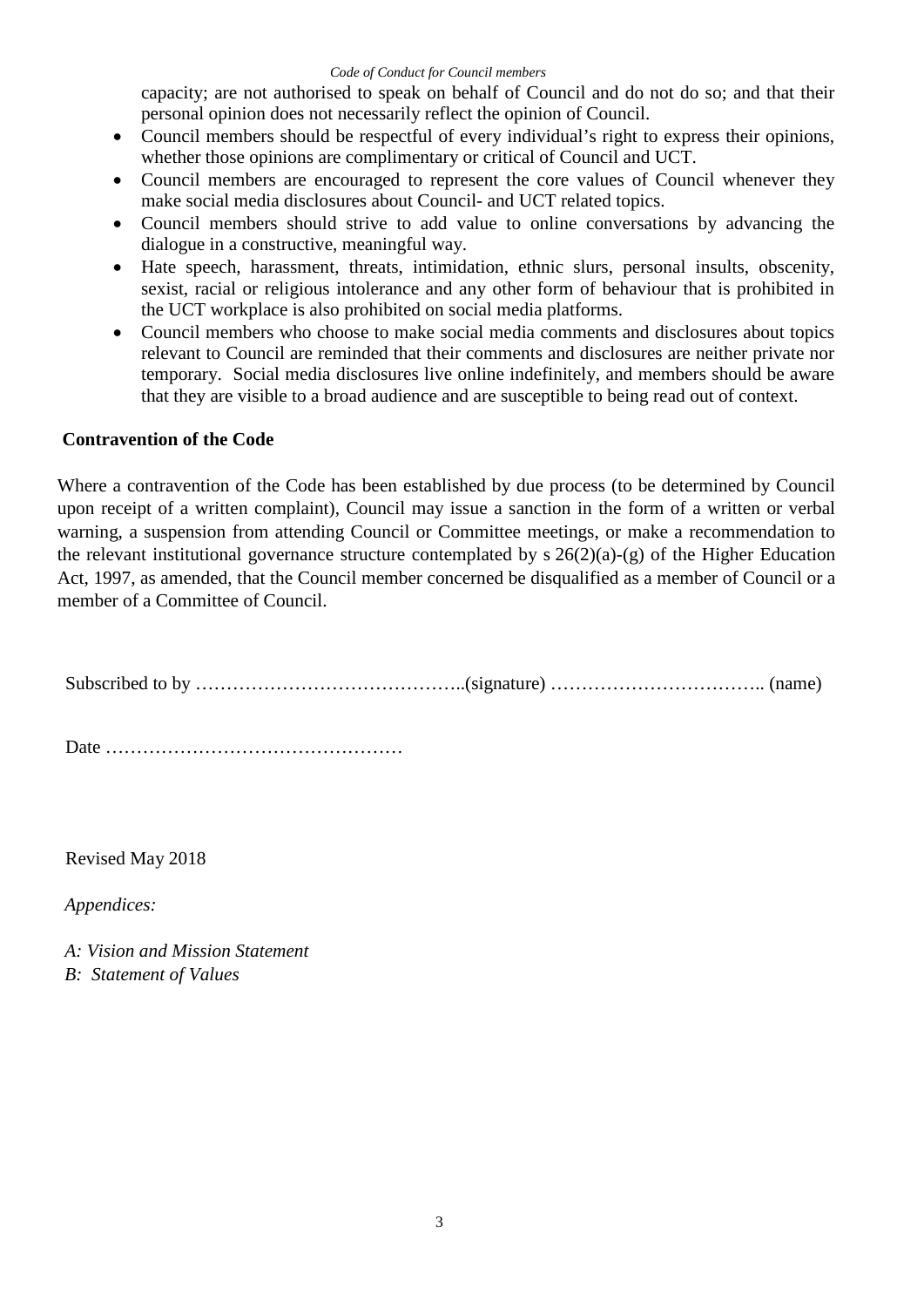### **Vision and Mission, University of Cape Town, December 2016**

#### **Vision**

An inclusive and engaged research-intensive African university that inspires creativity through outstanding achievements in learning, discovery and citizenship; enhancing the lives of its students and staff, advancing a more equitable and sustainable social order and influencing the global higher education landscape.

### **Mission**

UCT is committed to engaging with the key issues of our natural and social worlds through outstanding teaching, research and scholarship. We seek to advance the status and distinctiveness of scholarship in Africa through building strategic partnerships across the continent, the global south and the rest of the world.

UCT provides a vibrant and supportive intellectual environment that attracts and connects people from all over the world.

We aim to produce graduates and future leaders who are influential locally and globally. Our qualifications are locally applicable and internationally acclaimed, underpinned by values of engaged citizenship and social justice. Our scholarship and research have a positive impact on our society and our environment.

We will actively advance the pace of transformation within our University and beyond, nurturing an inclusive institutional culture which embraces diversity.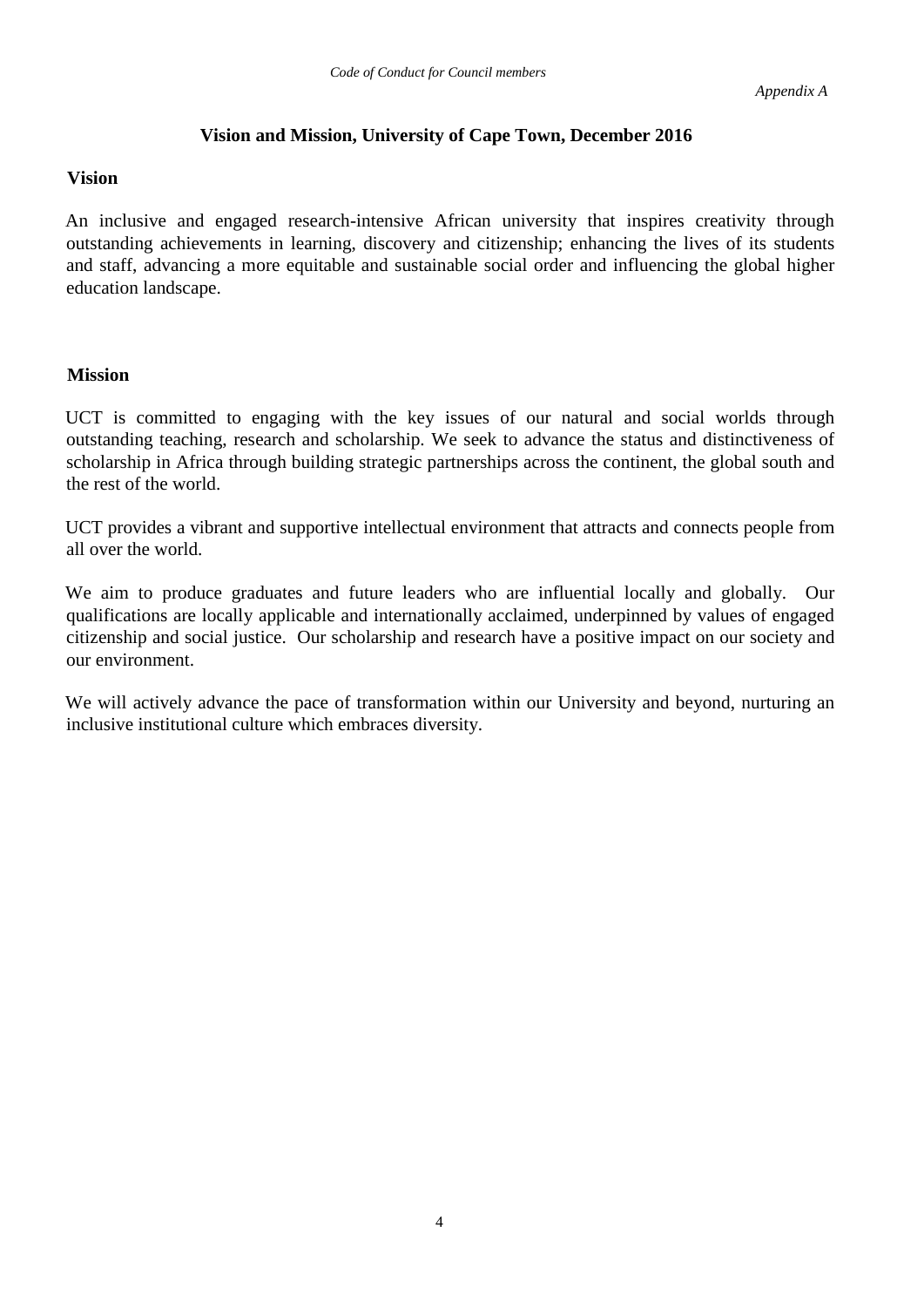*Appendix B.* 

### **A STATEMENT OF VALUES FOR THE UNIVERSITY OF CAPE TOWN AND ITS**